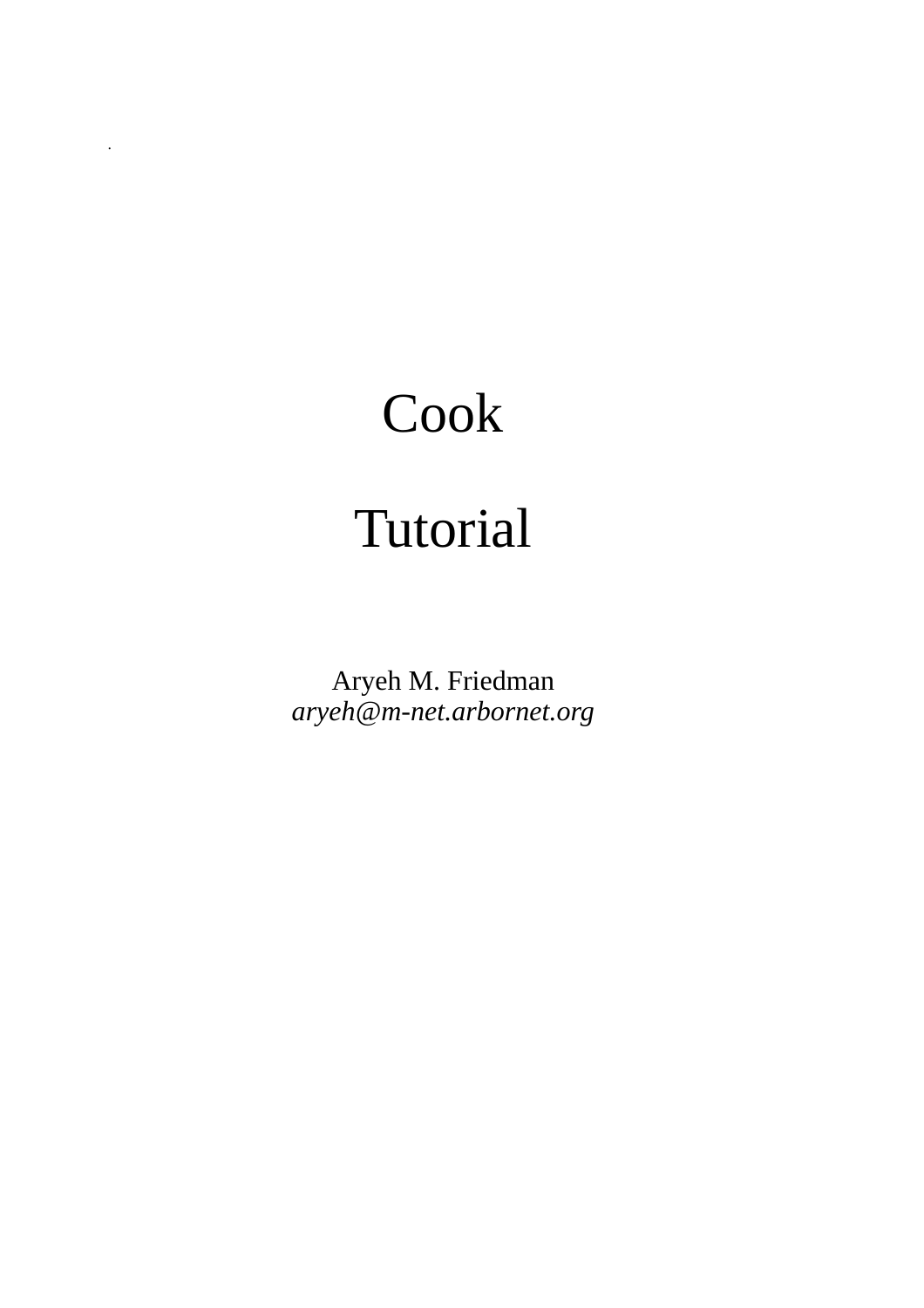This document describes Cook version 2.25 and was prepared 17 July 2004.

.

This document describing the Cook program is Copyright © 2002 Aryeh M. Friedman

Cook itself is Copyright © 1988, 1989, 1990, 1991, 1992, 1993, 1994, 1995, 1996, 1997, 1998, 1999, 2000, 2001, 2002, 2003, 2004 Peter Miller

This program is free software; you can redistribute it and/or modify it under the terms of the GNU General Public License as published by the Free Software Foundation; either version 2 of the License, or (at your option) any later version.

This program is distributed in the hope that it will be useful, but WITHOUT ANY WARRANTY; without even the implied warranty of MERCHANTABILITY or FITNESS FOR A PARTICULAR PURPOSE. See the GNU General Public License for more details.

You should have received a copy of the GNU General Public License along with this program; if not, write to the Free Software Foundation, Inc., 59 Temple Place, Suite 330, Boston, MA 02111, USA.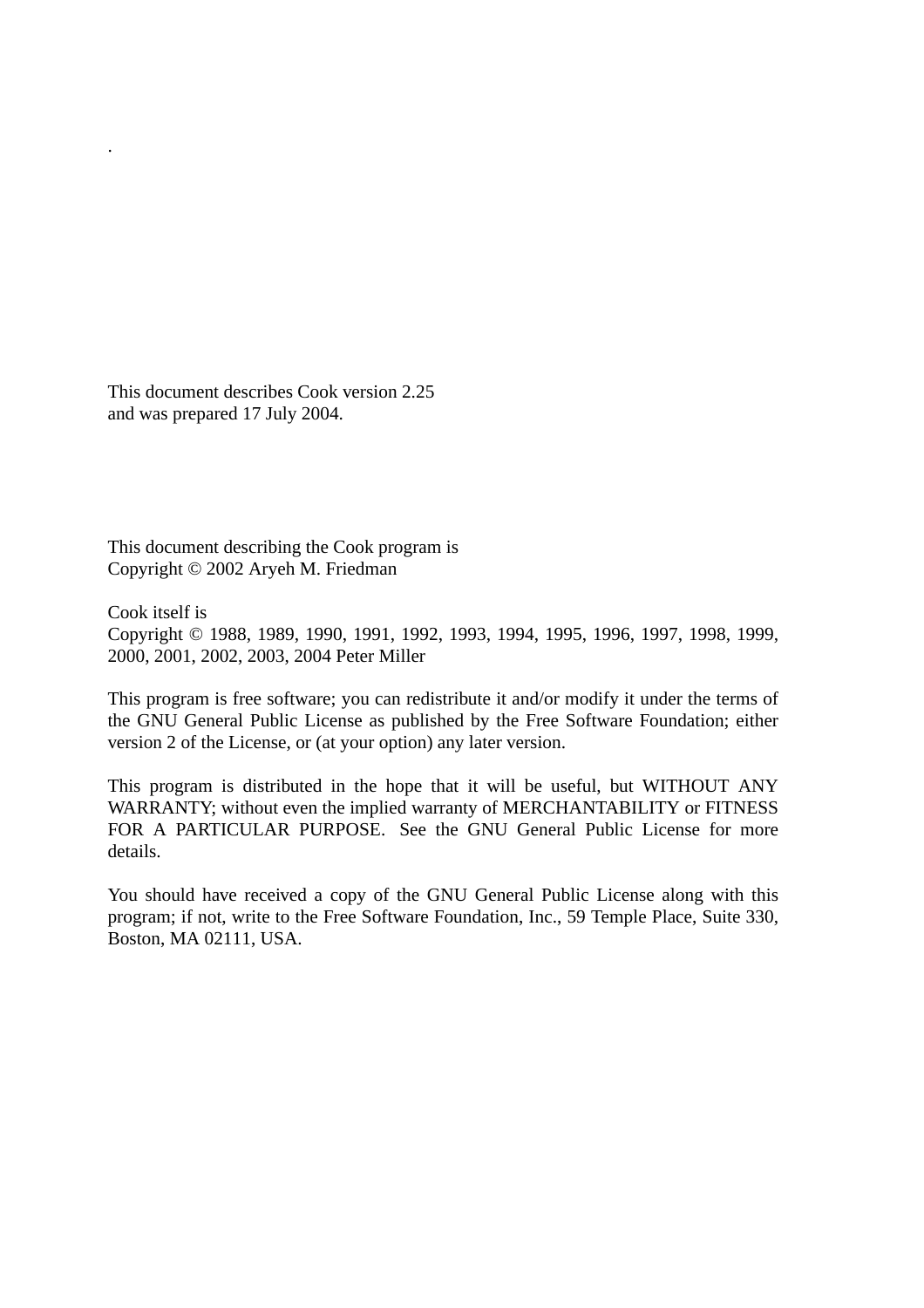#### **1. Building Programs**

If you write simple programs (a few hundred lines of code at most) compiling the program is often no more then something like this:

gcc foo.c -o foo

If you have a few files in your program you just do:

gcc foo.c ack.c -o foo

But what happens if some file that is being compiled is the output of an other program (like using yacc/lex to construct a command line parser)? Obviously foo.c does not exist before foo.y is processed by yacc. Thus you have to do:

> yacc foo.y cc foo.c ack.c -o foo

What happens if say you modify ack.c but do not modify foo.y? You can skip the yacc step. For a small program like the one above it is possible to remember what order you need to do stuff in and what needs to be done depending on what file you modify.

Let's add one more complication let's say you have a library that also needs to be "built" before the executable(s) is built. You need to not only remember what steps are needed to construct the library object file but you also need to remember that it needs to be done you make your executables. Now add to this you also need to keep track of different versions as well figuring out how to build different versions for different platforms and/or customers (say you support Windows, Unix and have a Client, Server and trial, desktop and enterprise versions of each and you need to produce any and all combination of things... that's 24 different versions of the same set of executables). It now becomes almost impossible to to remember how each on is built. On top all this if you build it differently every time you need to recompile the program there is no guarantee you will not introduce bugs due to only the order stuff was built in.

And the above example is for a "small" applications (maybe 10 to 20 files) what happens if you have a medium or large project (100s or 1000s of files) and 10+ or 100+ executables with each one having 10+ different configurations. It is clearly the number of possible ways to make this approaches infinity very rapidly (in algorithm designer terms  $O(n!)$ . There has to be a easier way! Traditionally people have used a tool called *make* to handle this complexity, but make has some major flaws such that it is very hard if not impossible to make know how to build the entire project without some super nasty and flawed "hacks". In the last few years a program called Cook has gained a small but growing popularity as a extremely "intelligent" replacement for make.

# **2. Dependency Graphs**

Clearly, for any build process the build management utility (e.g. *cook* or *make*) needs to know that for event Y to occur event X has to happen first. This knowledge is called a dependency. In simple programs it is possible to just tell the build manager that X depends on Y. This has a few problems:

- You can not define generic dependencies for example you can not say that all .o files depend on .c files of the same name.
- Often there are intermediate files created during the build process for example  $f \circ \sigma \cdot y \to f \circ \sigma \cdot c \to f \circ \sigma \cdot c \to f \circ \sigma$ . This means that each intermediate file needs to be made before the final program is built.
- In almost all projects there is no single way of producing any given file type. For example ack.c does not need to be created from the ack.y file but foo.c does need to be created from the foo.y file.
- Many times many things depend on event X but  $X$  can not happen until  $Y$  happens. For example if you need to compile all the .c files into .o files before you can combine them into a library then once the library is made then and *only* then can you build all the executables that need that library.
- Depending on what variant of an executable you are building you may have a total different set of dependencies for that executable. For example the Microsoft version of your program may be totally different than the Unix one.

Thus one of the most fundamental things any build manager needs to know is create a "graph" of all the dependencies (i.e. what depends on what and what order stuff needs to be built in).

Obviously if you modify only a file or two and rebuild the project you only need to recreate those files that depend on the ones you changed. For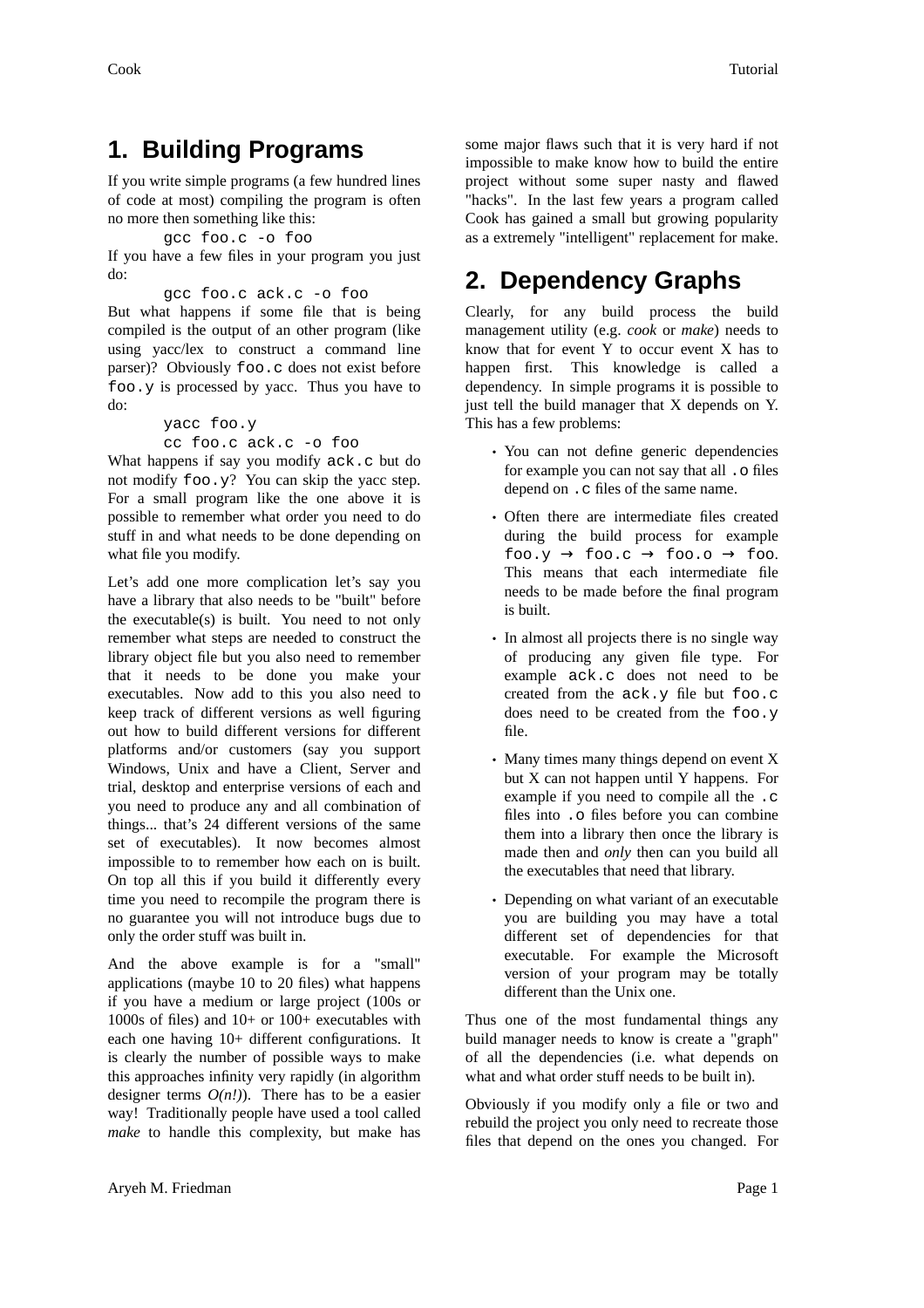example if I modify foo.y but not ack.c then ack.c does not need to be recompiled but foo.c after it is recreated does. All build managers know how to do this.

## **3. Cook** *vs.* **Make**

Many times the contents of entire directories depend on the building of everything in other directories. Make has traditionally done this with "recursive make". There is a basic flaw with this method though: if you "blindly" make each directory in some preset order you are doing stuff that is either unneeded and/or may cause problems in the build process down the road. For a more complete explanation, see Recursive Make Considered Harmful<sup>1</sup>.

Cook takes the opposite approach. It makes a *complete* dependency graph of your entire project then does the entire "cook" at the root directory of your project.

### **4. Teaching Cook about Dependencies**

Each *node* in a dependency graph has two basic attributes. The first is what other nodes (if any) it depends on, and the second is a list of actions needed to be performed to bring the node *up to date* (bring it to a state in which any nodes that depend on it can use it's products safely).

One issue we have right off the bat is which node do we start at. While by convention this node is usually called 'all' it does not have to be, as we will see later it might not even have a hard coded name at all. Once we know where to start we need someway of linking nodes together in the dependency graph.

In cook all this functionality is handled by *recipes*. In basic terms a recipe is:

• The name of the node so other nodes know how to link to it (this name can be dynamic). This name is usually the name of a file, but not always.

- A list of other recipes that need to be "cooked" before this recipe can be processed. The best way to think of this is to use the metaphor that cook is based on. That being in order to make meal at a fine restaurant you need to make each dish. For each dish you need to combine the ingredients in the right order at the right time. You keep dividing up the task until you get to a task that does not depend on something else like seeing if you have enough eggs to make the bread. A dependency graph for building a software project is almost identical except the *ingredients* are source code not food.
- A list of actions to perform once all the ingredient are ready. Again using the cooking example, in order to make a French cream sauce you gather all the ingredients (in cook's cases the output from other recipes) and then and *only* then put the butter in the pan with the the fbur and brown it, then slowly mix the milk in, and finally add in the cheese.

So in summary we have the following parts of a recipe:

- The name of the recipe's node in the graph
- A list of ingredients needed to cook the recipe
- A list of steps performed to cook the recipe

From the top level view in order to make a hypothetical project we do the following recipes:

- We repeatedly process dependency graph nodes until we get a *leaf* node (one that does not have any ingredients). Namely we go from the general to the specific not the other way.
- Visit the all recipe which has program1 and program2 as its ingredients
- Visit the program1 node which has program1.o and libutils.a as its ingredients
- Visit program1.o which has program1.c and program1.h as its ingredients
- Visit program1.c to discover that it is a leaf node, because the file already exists we need to do nothing to create it.

<sup>1.</sup> Miller, P.A. (1998). *Recursive Make Considered Harmful*, AUUGN Journal of AUUG Inc., 19(1), pp. 14-25. http://aegis.sourceforge.net/auug97.pdf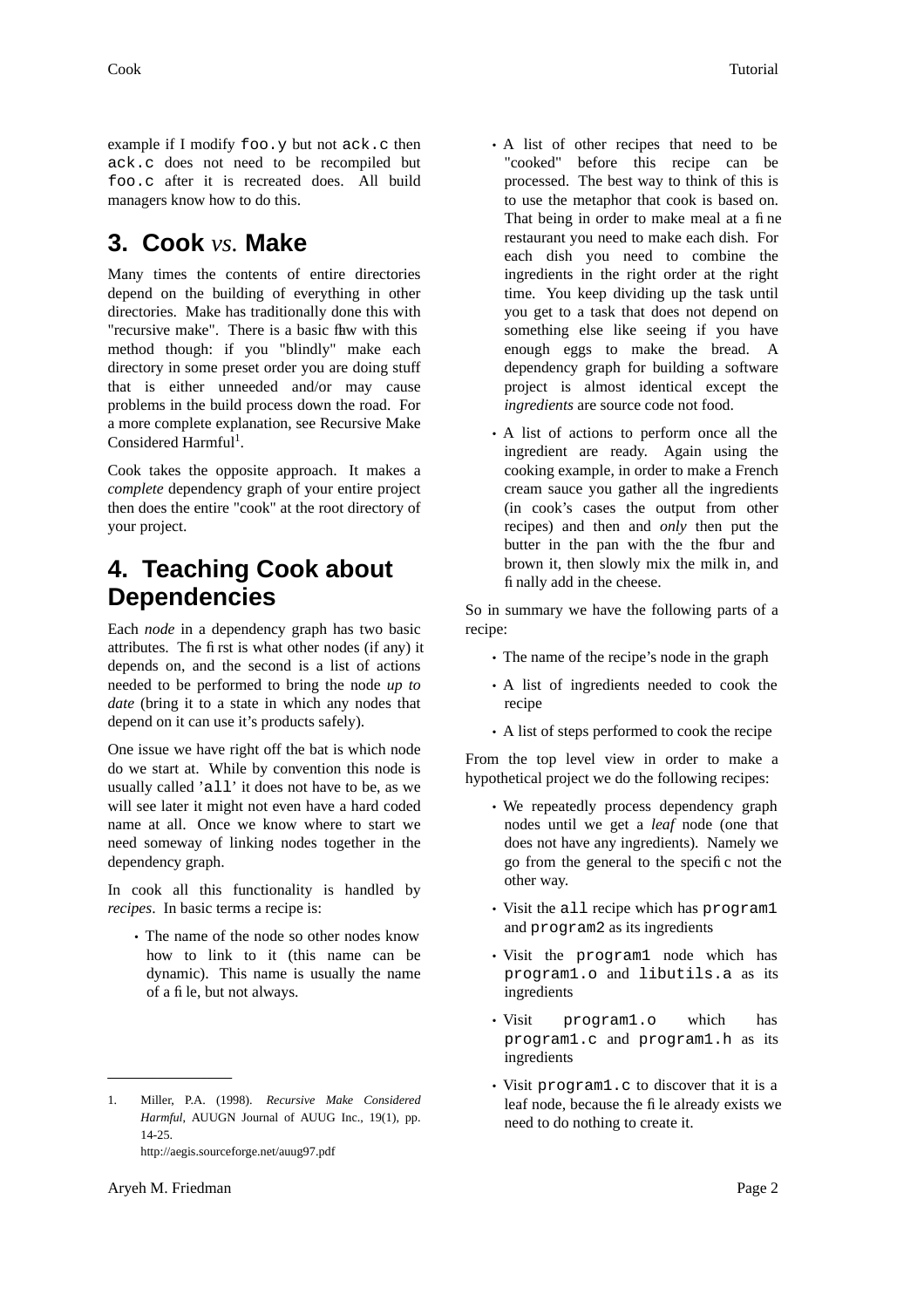- Visit program1. h to discover that it is a leaf node, because the file already exists we need to do nothing to create it.
- Now that we have all the ingredients for program1.o we can cook it with a command something like

 $\text{qcc}$  -c programl.c \ -o program1.o

- Visit the libutils.a node which has lib1.o as its only ingredient.
- Visit lib1.c to discover that it is a leaf node, because the file already exists we need to do nothing to create it.
- Now that we have all the ingredients for lib1.o we can cook it with a command something like

gcc -c lib1.c -o lib1.o

• Now that we have all the ingredients for libutils.a we can cook it with a command something like

rm libutils.a ar cq libutils.a lib1.o

• Now that we have all the ingredients for program1 we can cook it with a command something like

```
gcc program1.o libutils.a \
    -o program1
```
- Visit the program2 node which has program2.o and libutils.a as its ingredients
- Visit program2.o which has program2.c and program1.h as its ingredients
- Visit program2.c to discover that it is a leaf node, because the file already exists we need to do nothing to create it.
- Visit program2.h to discover that it is a leaf node, because the file already exists we need to do nothing to create it.
- Now that we have all the ingredients for program2.o we can cook it with a command something like

gcc -c program2.c \ -o program2.o

• There is no need to visit the libutils.a node, or any of its ingredient nodes, because Cook remembers that they have been brought up to date already.

• Now that we have all the ingredients for program2 we can cook it with a command something like gcc program2.o libutils.a \

-o program2

• Return to the all recipe and find that we have cooked all the ingredients and there are no other actions for it. We are done and our entire project is built!

Now what happens if I say modify program2.c all we have to do is walk to the entire graph from all and we find that program2.c has changed, and do any node which depends on program2.c needs to be brought up to date, and any nodes which depend on *them*, and so on. In this example, this would be program2.c  $\rightarrow$  $program2.o \rightarrow program2 \rightarrow all.$ 

#### **5. Recipe Syntax**

All statements, recipes and otherwise, are in the form of

*statement*;

Note the terminating simicolon  $(i)$ . An example statement is

echo aryeh;

The only time the the simicolon  $(i)$  is not needed is in compound statements surrounded by { curly braces }. In general the convention is to follow the same general form that C uses, as it is with most modern programming languages. This means that for the main part almost everything you have learned about writing legal statements works just fine in cook. The only exception are the [ square brackets ] used instead of ( parentheses ) in most cases.

The general form of a recipe, there are some advanced options that do not fit well into this format, is:

```
name: ingredients
{
     actions
}
```
Note: the actions and ingredients are optional.

Here is a recipe from the above example:

```
program1.o: program1.c program1.h
{
    gcc -c program1.c
        -o program1.o;
}
```
The only thing to remember here is that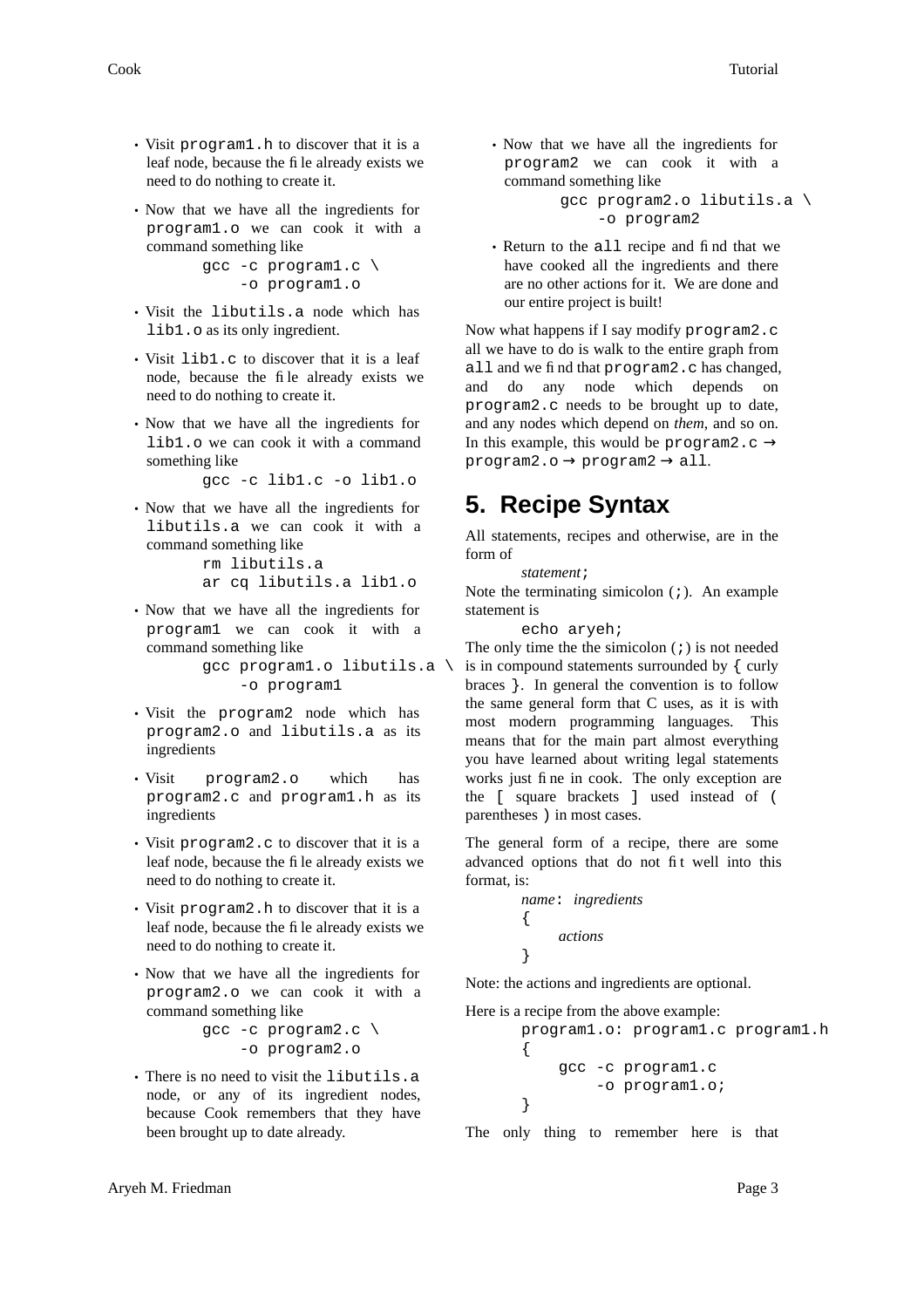program1.c either has to exist or Cook needs to know how to cook it. If you reference an ingredient that Cook does not know how to cook you get the following error:

```
cook: program1: don't know how
cook: cookfile: 1: "program1"
    not derived due to errors
    deriving "program1.o"
```
All this says is there is no algorithmic way to build example1.o that Cook can find.

A *cookbook* file can contain zero or more recipes. If there is no *default* recipe (the first recipe whose name is hard coded) you get the following error: cook: no default target

Most of the time this just means that Cook cannot figure out what the "concrete" name of a recipe is based solely by reading the cookbook. By default cook looks for the cookbook in "Howto.cook" [note 1].

### **6. A Sample Project**

For the remainder of the tutorial we will be using the following sample project source tree:

```
Project
  F Howto.cook
    lib
      \lceil \text{lib1.c} \rceillib2.c
      lib.h
   prog1
      src1.c
        src2.c
       nain.c
   prog2
        src1.c
        src2.c
       main.c
     doc
      prog1
       \mathsf{L} \cap \mathsf{manual}prog2
       \mathsf{L} \cap \mathsf{manual}
```
The final output of the build process will be completely working and installed executables of prog1 and prog2 installed in /usr/local/bin and the documentation being placed in /usr/local/share/doc/myproj.

## **7. Our First Cookbook**

The first step in making a cookbook is to sketch

Aryeh M. Friedman Page 4

out the decencies in our sample project the graph would be:



Now we know enough to write the first version of our cookbook. The cookbook which follows doesn't actually cook anything, because it contains ingredients and no actions. We will add the actions needed in a later section. Here it is:

```
/* top level target */
all: /usr/local/bin/prog1
    /usr/local/bin/prog2
    /usr/local/share/doc/prog1/manual
    /usr/local/share/doc/prog2/manual
    ;
/* where to install stuff */
/usr/local/bin/prog1:
    bin/prog1 ;
/usr/local/bin/prog2:
    bin/prog2 ;
/usr/local/share/doc/prog1/manual:
    doc/prog1/manual ;
/usr/local/share/doc/prog2/manual:
    doc/prog2/manual ;
/* how to link each program */
bin/prog1:
    prog1/main.o
    prog1/src1.o
    prog1/src2.o
    lib/liblib.a ;
bin/prog2:
    prog2/main.o
```

```
prog2/src1.o
prog2/src2.o
lib/liblib.a ;
```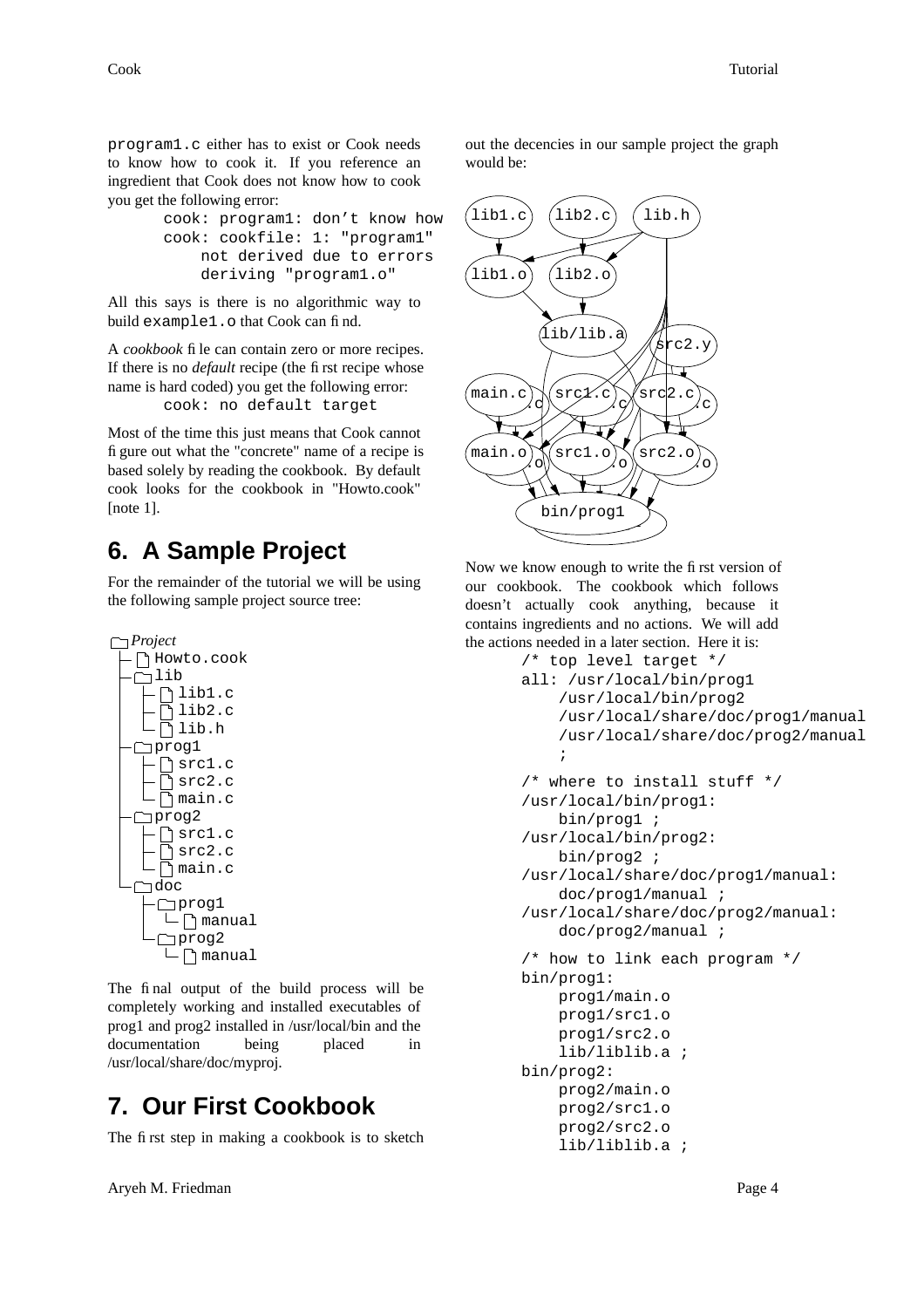```
/* how to use yacc */
prog2/src2.c: prog2/src2.y ;
/* how to compile sources */
prog1/main.o: prog1/main.c ;
prog1/src1.o: prog1/src1.c ;
prog1/src2.o: prog1/src2.c ;
prog2/main.o: prog2/main.c ;
prog2/src1.o: prog2/src1.c ;
prog2/src2.o: prog2/src2.c ;
lib/src1.o: lib/src1.c ;
lib/src2.o: lib/src2.c ;
/* include file dependencies */
prog1/main.o: lib/lib.h ;
prog1/src1.o: lib/lib.h ;
prog1/src2.o: lib/lib.h ;
prog2/main.o: lib/lib.h ;
prog2/src1.o: lib/lib.h ;
prog2/src2.o: lib/lib.h ;
lib/src1.o: lib/lib.h ;
lib/src2.o: lib/lib.h ;
/* how to build the library */
lib/liblib.a:
    lib/src1.o
    lib/src2.o ;
```
In order to cook this cookbook just type the

cook

command in the same directory as the cookbook is in.

## **8. Soft coding Recipes**

One of the most glaring problems with this first version of our cookbook is it hard codes everything. This has two problems:

- We have to be super verbose in how we describe stuff since we have to specify every single recipe by hand.
- If we add new files (maybe we add a third executable to the project) we have to rewrite the cookbook for *every* file we add.

Fortunately, Cook has a way of automating the build with implicit recipes. It has a way of saying how to move from any arbitrary .c file to its .o file.

Cook provides several methods for being able to soft code these relationships. This section discusses file "patterns" that can be used to do pattern matching on what recipe to cook for a given file.

Note on pattern matching notation used in this

section:

*[string]* means the matched pattern.

The first thing to keep in mind about cook's pattern matching is once a pattern is matched it will have the same value for the remainder of the recipe. So for example if we matched prog/[src1].c then any other reference to that pattern will also return src1. For example:

prog/*[src1]*.o: prog/*[src1]*.o ; if we matched *src1* on the first match (prog1/*[src1]*.o) then we will always match *src1* in this recipe (prog1/*[src1]*.c).

Cook uses the percent (%) character to denote matches of the relative file name (no path). Thus the above recipe would be written:

prog/%.o: prog/%.c ;

Cook also lets you match the full path of a file, or parts of the path to a file. This done with %*n* where  $n$  is a part number. For example

/usr/local/bin/prog1

could match the pattern /%1/%2/%3/%

with the parts be assigned

| %1   | usr   |
|------|-------|
| %2   | local |
| %3   | bin   |
| $\%$ | progl |

Note that the final component of the path has no *n* (there is no %4 for prog1). If we want to reference the whole path, Cook uses %0 as a special pattern to do this.

/usr/local/bin/prog1 could match the pattern %0%

with the parts be assigned

%0 /usr/local/bin/ % prog1

Patterns are connected together thus  $80$ 8.c will match any . c file in any pattern.

Let's rewrite the cookbook for our sample project using pattern matching. The relevant portions of our cookbook are replaced by

```
/* how to use yacc */
%0%.c: %0%.y;
/* include file dependencies */
%0%.c: lib/lib.h;
/* how to compile sources */
%0%.o: %0%.c;
```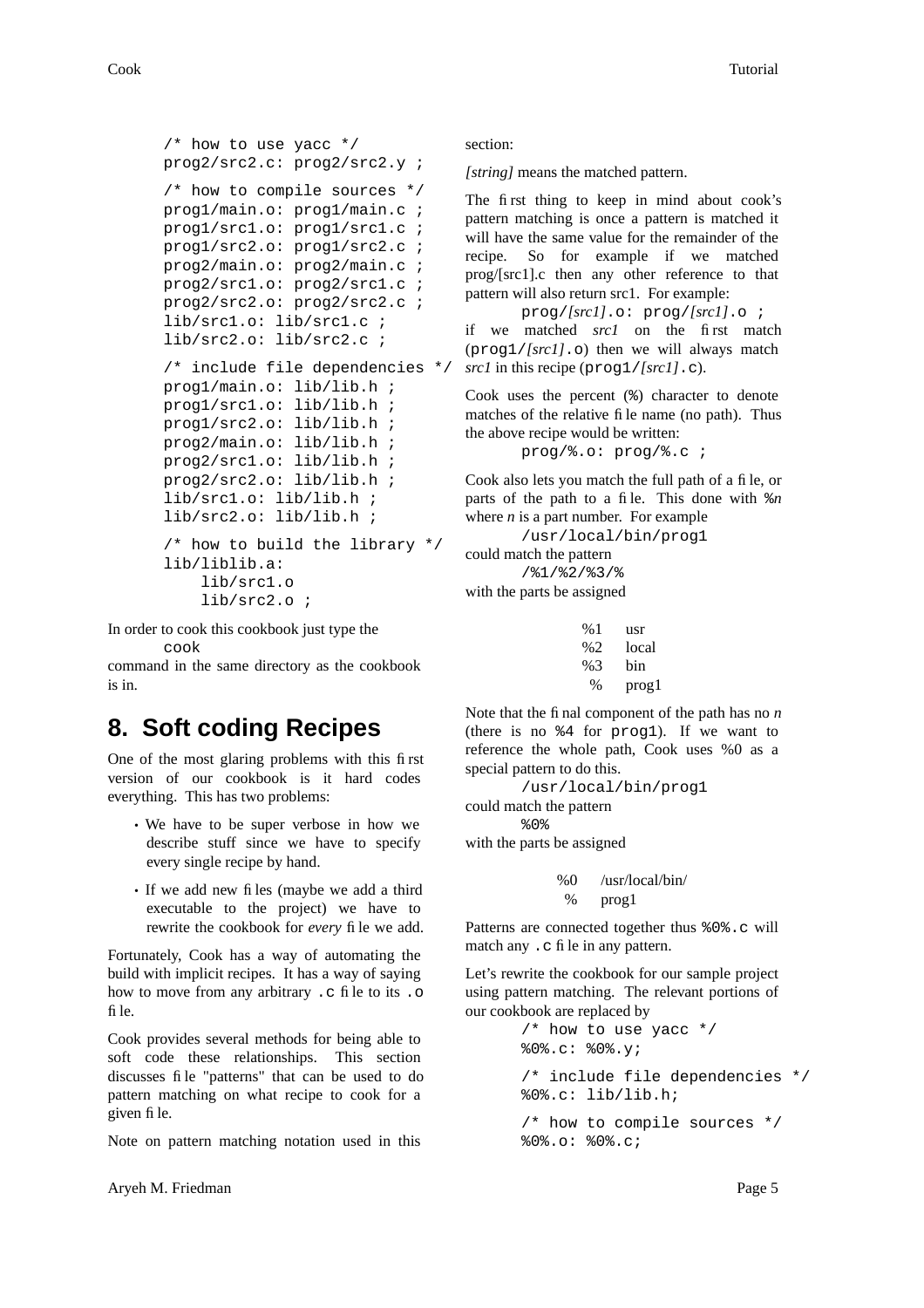When constructing the dependency graph Cook will match the the first recipe it sees that meets all the requirements to meet a given pattern. I.e. if we have a pattern for prog1/%.c and one for %0%.o and it needs to find the right recipe for prog1/src.o it will match the one that appears first in the cookbook. So if the first one is %0%.c then it does that recipe even if we meant for it to match prog1/%.c.

#### **9. Arbitrary Statements and Variables**

Any statement that is not a recipe, and not a statment inseide a recipe, is executed as soon as it is seen. For example I can have a Howto.cook file that only contains the following line:

echo Aryeh;

and when ever I ise the cook command it will print my name.

This in and upon it self is quite pointless but it does give a clue about how we can set some cookbook-wide values. Now the question is how do we symbolically represent those variables.

Cook has only one type of variable and that is a list of string literals, i.e. "ack", "foo", "bar", *etc*. There are no restrictions on how you name variables, except they can not be reserved words, this is pretty close to the restrictions most programming languages have. There is one major difference though: variables can start with numbers and contain punctuation characters. Additionally you can vary variable names, i.e. the name of the actual variable can use a variable expression (this is hard to explain but easy to show which we will do in a few paragraphs).

All variables, when queried for their value, are [ in square brackets ] for example if the "name" variable contains "Aryeh" then:

echo [name];

Has exactly the same result as the previous example. Variables are simply set by using var = value; For example:

```
name = Aryeh;
echo [name];
```
Let's say I need to have two variables called 'prog1\_obj' and 'prog2\_obj' that contain a list of all the .o ingredients in the prog1 and prog2 directories respectively. Obviously the same operation that produces the value of prog1\_obj is identical to the one that produces prog2\_obj except it operates on a different directories. So why then do we need two different operations to do the same thing, this violates the principle of any given operation it should only occur in one place. In reality all we need to do is have some way of changing the just the variable name and not the values it produces. In cook we do this with something like [[dir\_name]\_obj]. The actual procedure for getting the list of files will be covered in the "control structures" section.

Let's revise some sections of our sample project's cookbook to take advantage of variables:

```
/* where to install stuff */
prefix = /usr/local;
idoc_dir = [prefix]/share/doc;
ibin dir = [prefix]/bin;/* top level target */
all:
    [ibin_dir]/prog1
    [ibin_dir]/prog2
    [idoc_dir]/prog1/manual
    [idoc_dir]/prog2/manual;
/* where to install each program */
[ibin dir]/%: bin/% ;
[idoc_dir]/%/manual: doc/%/manual ;
```
As you can see we didn't make the cookbook any simpler because we do not know how to intelligently set stuff based on what the actual file structure of our project. The only thing we gain here is the ability to change where we install stuff very quickly be just changing install\_dir. We also gain a little flexibility in how we name the directories in our source tree.

### **10. Using Built-in Functions**

If all you could do was set variables to static values and do pattern matching cook would not be very useful, i.e. every time we add a new source file to our project we need to rewrite the cookbook. We need some way to extract useful data from variables and leave out what we do not want. For example if we want to know what all the .c files in the prog1 directory are we just ask for all files that match prog1/%.c. We could use the match\_mask built-in function to extract the needed sublist of files. Built-in functions can do many other manipulations of our source tree contents and how to process them. In general I will introduce a given built-in function as we encounter them.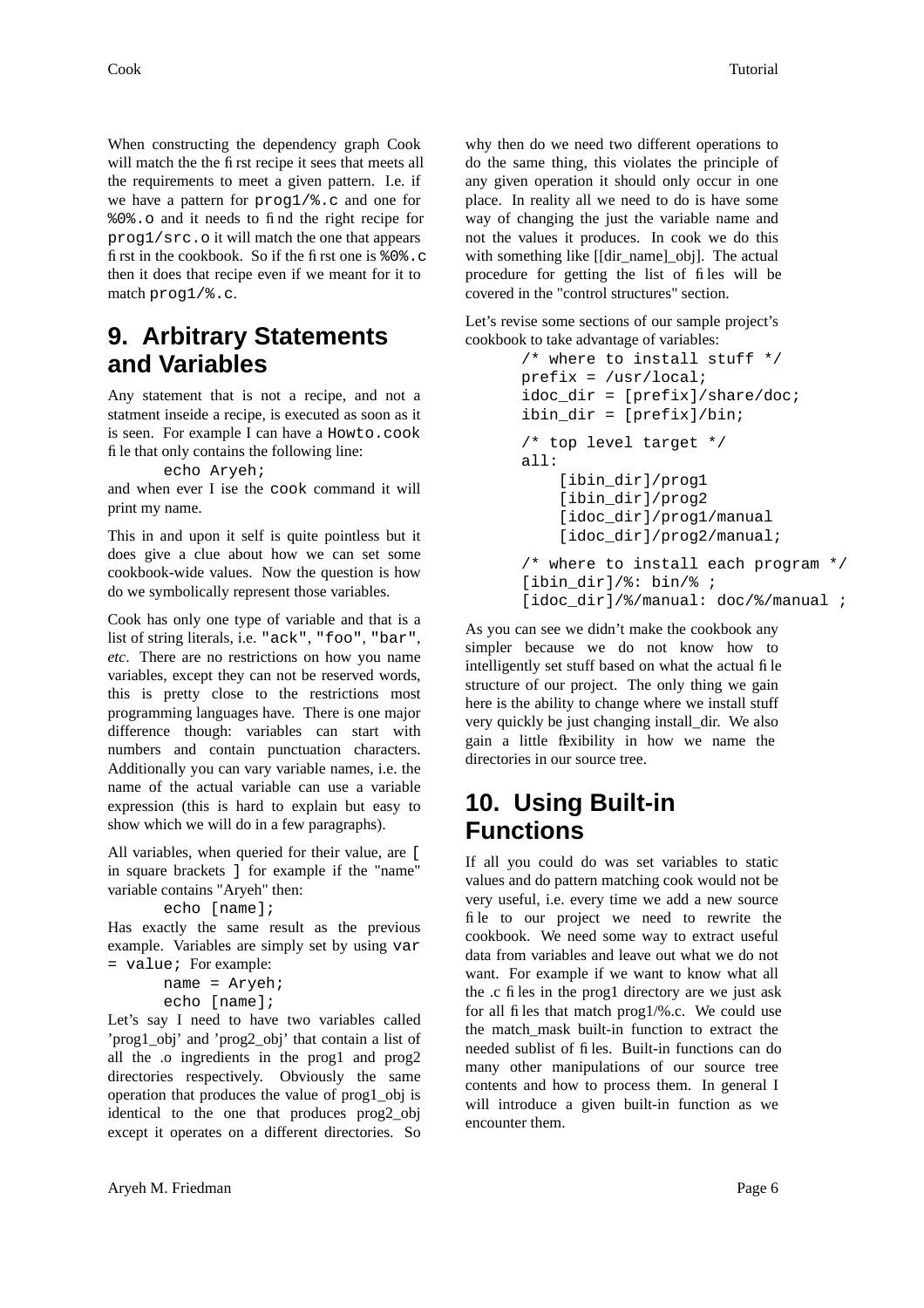As far as cook is concerned, for the most part, functions and variables are treated identically. This means anywhere where you would use a variable you can use a function. In general a function is called like this:

[func arg1 arg2 ... argN]

For example:

name = [foobar aryeh];

#### **11. Source Tree Scanning**

The first thing we need to do to automate the process of handling new files is to collect the list of source files. In order to do this we need to ask the operating system to give us a list of all files in a directory and all it's subdirectories. In Unix the best way to do this is with the find(1) command. Thus to get a complete list of all files in say the current directory we do:

find . -print or any variation thereof.

Great, now how do we get the output of find into a variable so cook can use it. Well, the collect function does this. We then just assign the results of collect to a list of files, build experts like to call this the manifest. So here is how we get the manifest:

> manifest = [stripdot [collect find . -print]];

That is all nice and well but how do we get the list of source files in prog1 only, for example. There is a function called match mask that does this. The match\_mask function returns all "words" that match some pattern in our list. For example to get a list of all . c files in our project we do:

```
src = [match_mask %0%.c
    [manifest]];
```
It is fine to know what files are already in our source tree but what we really want to do is find the list of files that need to be cooked. We use the fromto function to do this. The fromto function takes all the words in our list and transforms all the names which match to some other name. For example to get a list of all the .o files we need to cook we do:

```
obj = [fromto %0%.c %0%.o
       [src]];
```
It is rare that we need to know about the existence of .c files since in most cases, unless they are derived from cooking something else, they either exist or they do not exist. In the case of them not existing the .o target for that source should fail.

For this reason we really do not need a src variable at all. Remember I mentioned that a function call can be used anywhere a variable can. This means that we can do the match mask call in the same line that we do the fromto. Thus the new statement is:

```
obj = [fromto %0%.c %0%.o
       [match_mask %0%.c
        [manifest]]];
```
Time to update some sections of our sample project's cookbook one more time:

```
/* info about our files */
manifest =
    [collect find . -print];
obj = [fromto %0%.c %0%.o
       [match_mask %0%.c
        [manifest]]];
/* how to build each program */
prog1_obj = [match_mask
    prog1/%.o [obj]];
prog2_obj = [match_mask
    prog2/%.o [obj]];
bin/%: [%_obj] lib/lib.a;
/* how to build the library */
lib obj = [match_mask lib/%.o
    [obj];
lib/lib.a: [lib_obj];
```
The important thing to observe here is that it is now possible to add a source file to one of the probram or library directories and Cook will automagically notice, without any need to modify the cookbook. It doesn't matter whether there are 3 files or 300 in these directories, the cookbook is the same.

#### **12. Flow Control**

If there was no conditional logic in programming would be rather pointless, who wants to write I program that can only do something once, the same is true in cook. Even though the stuff we need to conditional in a build is often very trivial as far as conditional logic goes, namely there are if statements and the equivalent of while loops and thats all.

If statements are pretty straight forward. If you are used to C, C++, *etc*, the only surprise is the need for the then keyword. Here is a example if statement:

```
if [not [count [file]]] then
    echo no file provided;
```
The count function returns the number of words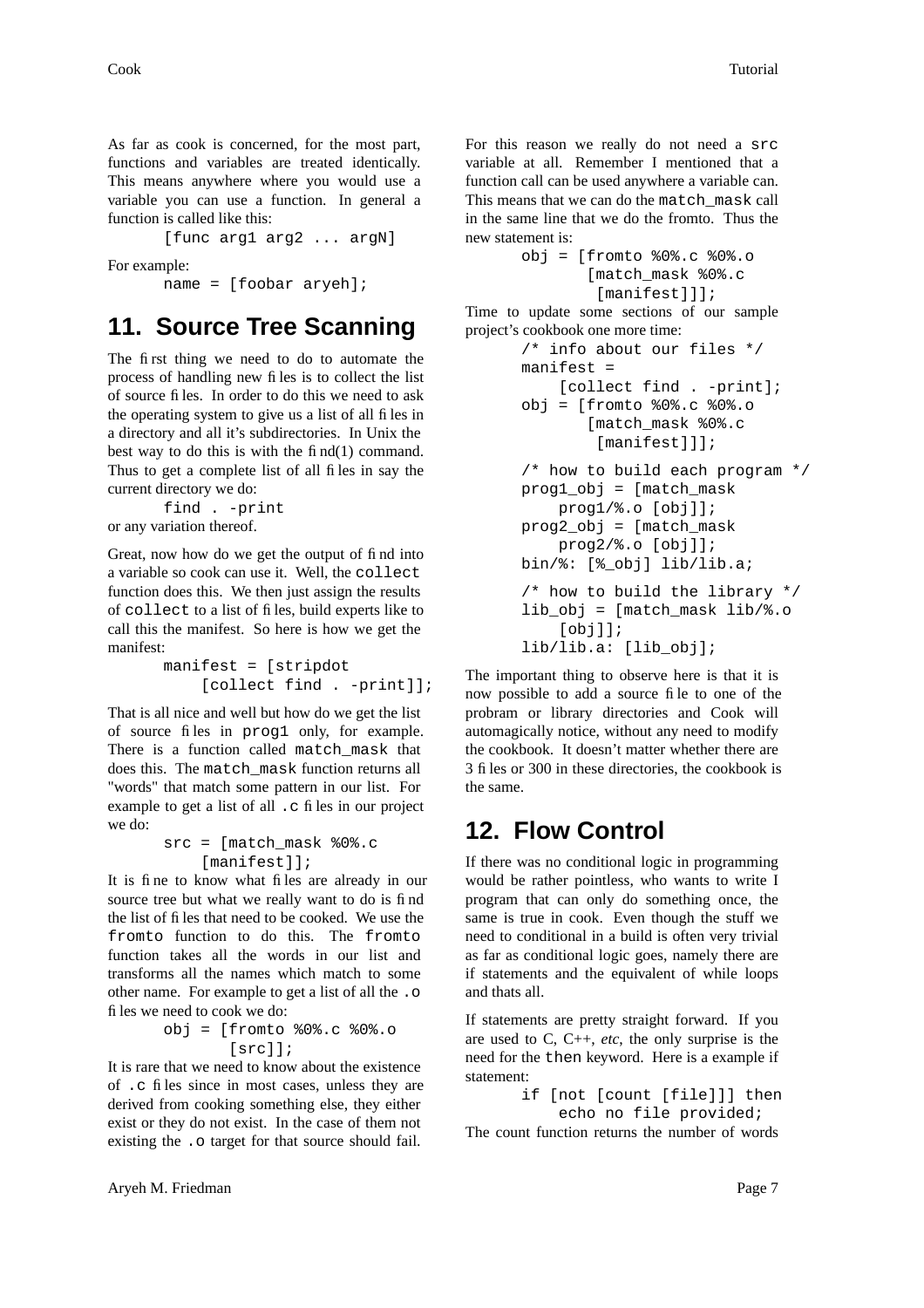in the "file" list and the not function is true if the argument is 0. Other then that the if statement works much the way you would expect it to.

Cook has only one type of loop that being the loop statement and it takes no conditions. A loop is terminated by the loopstop statement (like a C *break* statement). Other then that loops pretty much work the way you expect them to. Here is an example loop:

```
/* set the loop "counter" */
list = [kirk spock 7of9
    janeway worf];
/* do the loop */loop word = [list]
{
    /* print the word */
    echo [word];
}
```
# **13. Special Variables**

Like most scripting languages Cook has a set of predefined variables. While most of them are used internally by Cook and not by the user, one of them deserves special mention and that is target. The target variable has no meaning out side of recipes but inside recipes it refers to the current recipe's target's "real" name, i.e. the one that Cook "thinks" it is currently building, not the soft coded name we provided in the cookbook. For example in our sample project's cook book if we where compiling lib/src1.c into lib/src.o the %0%.o: %0%.c; recipe would, as far as Cook is concerned, actually be lib/src1.o: lib/src1.c; The recipe name, and thus the [target], of this is set to the lib/src.o string.

There are other special variables described in the Cook User Guide. You may want to look them up and use them when you start writing more advanced cookbooks.

## **14. Super Soft coding**

Now we know enough so we can make Cook handle building an arbitrary number of programs in our sample project. Note the following example assumes that all program directories contain a main.c file and no other directory contains it. The best way to understand what is needed it to look at the sample cookbook for this line by line. So here are the rewritten sections of our sample cookbook:

```
/* names of the programs */
progs = [fromto %/main.c %
         [match_mask %/main.c
         [manifest]]];
/* top level target */
all:
    [addprefix [ibin_dir]/
       [progs]]
    [prepost [idoc_dir]/ /manual
       [progs]];
/* how to build each program */
loop prog = [progs]
{
    [prog] obj = [match_mask
       [prog]/%.o [obj]];
}
bin/%: [% obj] lib/lib.a;
```
The basic idea is that we use a loop to create the list of .o files for all programs and then we use variable variable names to reference the right one in the recipe.

## **15. Scanning for Hidden Decencies**

In most real programs most .c files have a different set of #include lines in them. For example prog1/src1.c might include prog1/hdr1.h but prog1/src2.c does not. So far we have conveniently avoided this fact on the assumption that once made .h files don't change. Any experience with a non-trivial project show this is not true. So how do we automatically scan for these dependencies? It would not only defeat the purpose of soft coding but would be a pain in the butt to have to encode this in the cookbook.

One way of doing it is to scan each .c for #include lines and say any that are found represent "hidden" dependencies. It would be fairly trivial to create a shell script or small C program that does this. Cook though has been nice enough to include program that does this for us in most cases that are not insanely non-trivial. There are several methods of using c incl we will only cover the "trivial" method here, if you need higher performance refer to the Cook User Guide, it has a whole chapter on include dependencies.

The  $c$  incl program essentially just prints a list of #include files it finds in its argument. To do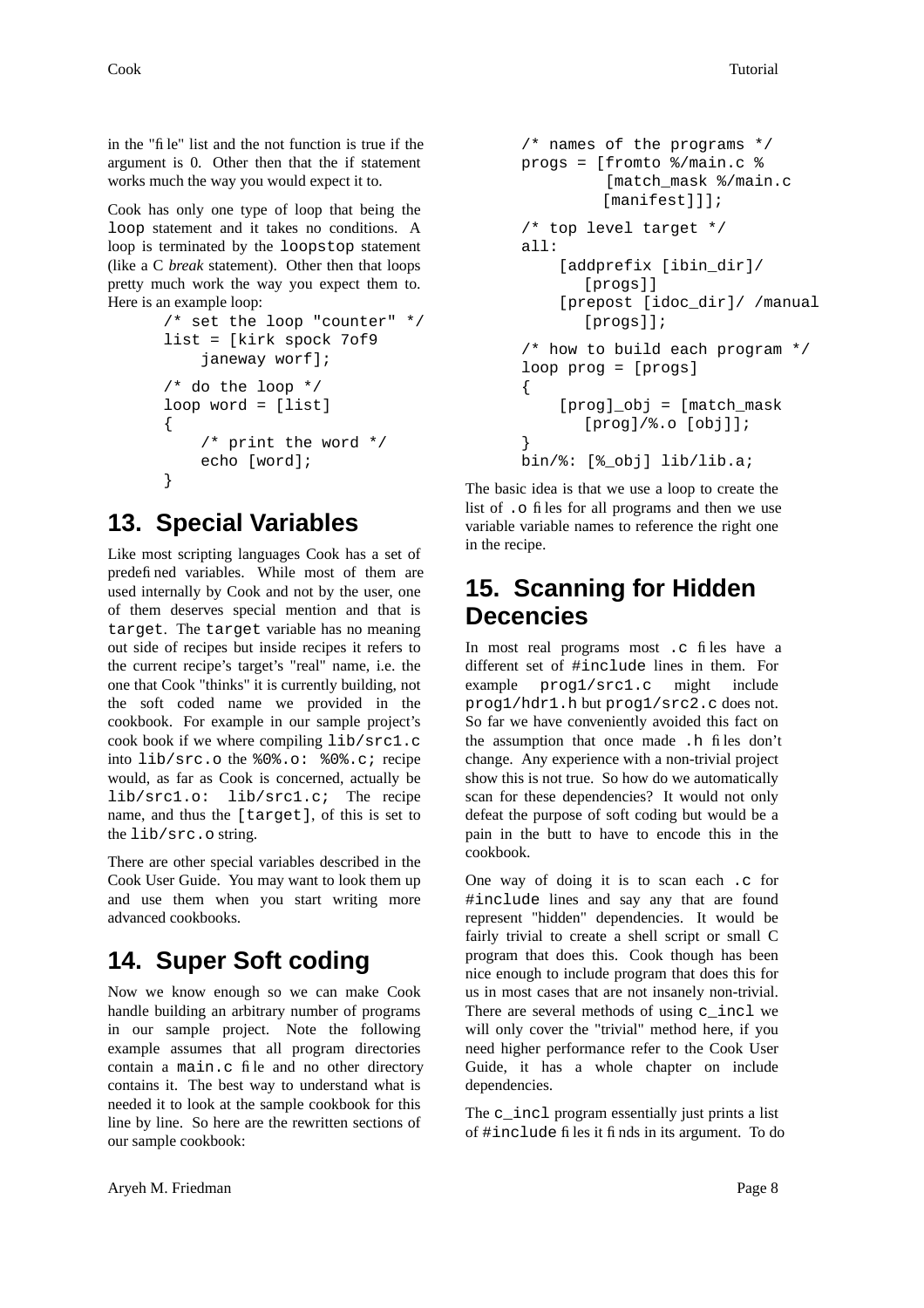c\_incl *prog*.c

Now all we have to do is have Cook collect this output on the ingredients list of our recipe and boom we have a list of our hidden dependencies. Here is the rewritten portion of our sample cookbook for that:

```
/* how to build each program and
   include file dependencies */
%0%.o: %0%.c
    [collect c_incl -api %0%.c];
```
The c\_incl -api option means if the file doesn't exist, just ignore it.

## **16. Recipe Actions**

Now that we have all the decencies soft coded all we have to do actually build our project is to tell each recipe how to actually cook the target from the ingredients. This is done by adding actions to a recipe. The actions are nothing more "simple" statements that are bound to a recipe. This is done by leaving off the trailing semicolon  $(i)$  on the recipe and putting the actions inside { curly braces }. This is best shown by example. So here is our final cookbook for our sample project:

```
/* where to install stuff */
prefix = /usr/local;
idoc dir = [prefix]/share/doc;ibin_dir = [prefix]/bin;
/* info about our files */
manifest =
    [collect find . -print];
obj = [fromto %0%.c %0%.o
       [match_mask %0%.c
        [manifest]]];
/* names of the programs */
progs = [fromto %/main.c %
         [match_mask %/main.c
         [manifest]]];
/* top level target */
all:
    [addprefix [ibin_dir]/
       [progs]]
    [prepost [idoc_dir]/ /manual
       [progs]];
/* how to build each program */
loop prog = [progs]
{
    [proq] obj = [match \, mask][prog]/\$.o [obj]];
```

```
}
bin/%: [%_obj]
{
    gcc [%_obj] -o [target];
}
/* how to build the library */
lib obj = [match mask lib/|.o][obj];
lib/lib.a: [lib_obj]
{
    rm [target];
    ar cq [target] [lib_obj];
}
/* how to "install" stuff */
[ibin_dir]/%: bin/%
{
    cp bin/% [target];
}
[idoc dir]/%/manual: doc/%/manual
{
    cp doc/%/manual [target];
}
/* how to compile sources*/
%0%.o: %0%.c
    [collect c_incl -api %0%.c]
{
    gcc -c %0%.c -o [target];
}
```
# **17. Advanced Features**

Even though the tutorial part of this document is done, I feel it is important to just mention some advanced features not covered in the tutorial. Except for just stating the basic nature of these features I will not go into detail on any given one.

- Platform polymorphism. This is where Cook can automatically detect what platform you are on and do some file juggling so that you build for that platform.
- Support for private work areas. If you are working within a change management system, Cook knows how to query it for only the files you need to work on. This includes the automatic check-out and in of private copies of those files.
- Parallel builds. For large projects it is possible to spread the build over several processors or machines.

Conditional recipes. It is possible to execute a recipe one way if certain